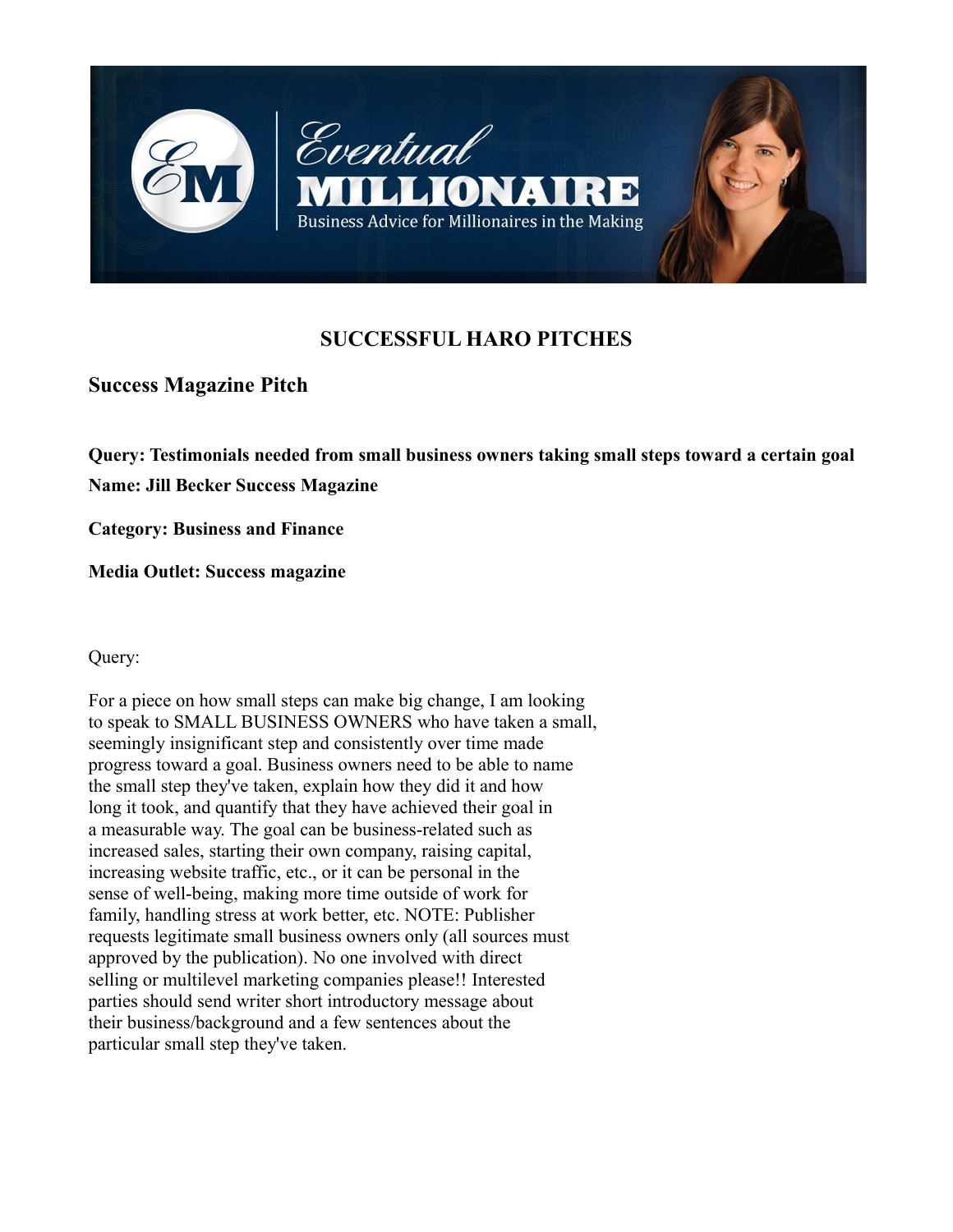**Pitch Title:** HARO submission

#### **Pitch Contents:**

Hello Jill,

My name is Jaime Tardy and I own a company called Eventual Millionaire (the parent company is Idaka Enterprises LLC). I have a blog and a podcast and I interview millionaire business owners for their advice. I also run the Eventual Millionaire Academy which provides in depth information, and resources on how millionaire business owners run their lives and their companies.

The small steps I took was starting to blog. I was a business coach and had clients locally here in Maine, but I wanted to become national. I started a blog last year and for 6 months blogged three times per week even though I wasn't getting much traffic. I kept up with it and right before I quit (because I thought it wasn't working) CNN emailed me. In the first year of blogging I was on MSN, and Kiplinger's Personal Finance, and my face was on Yahoo's homepage twice.

It was an amazing first year, and it's only been getting better. Now I've interviewed over 40 millionaire business owners for their success tips and advice.

It's been amazing, and I'd love to share the story with you more!

Thank you,

Warmest, -Jaime

# **Portfolio Book Which Lead to Fortune.com**

**Name: Laura Vanderkam [\(My168Hours.com](http://My168Hours.com/) plus new book from Portfolio) Category: General**

### **Media Outlet: My168Hours.com plus new book from Portfolio**

Query:

I am the author of a recent book called 168 Hours: You Have More Time Than You Think (Portfolio, May 27). I used HARO for many of the stories in that book (which I also then used in my USA Today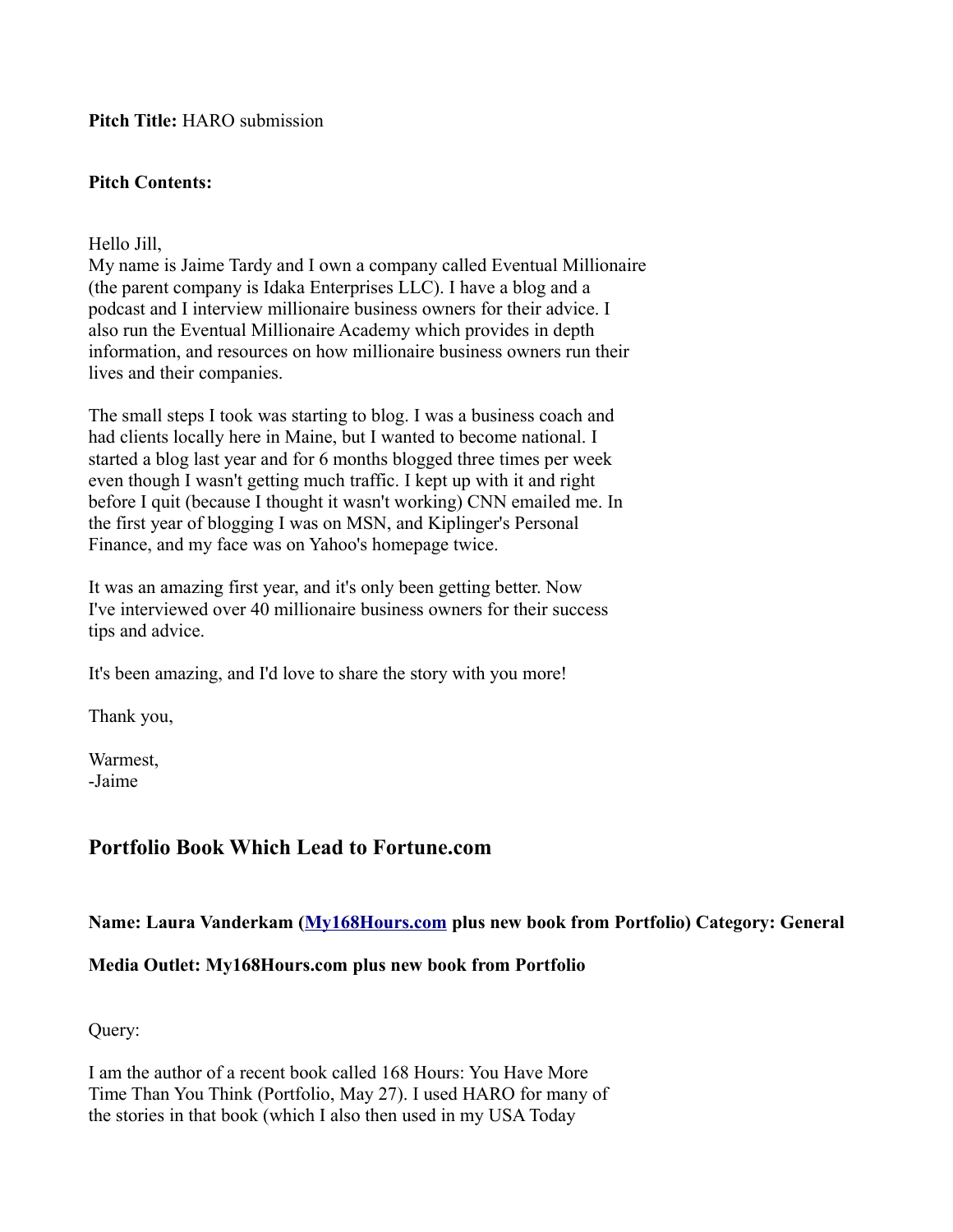columns and other places). I am now working on a new book about money, to be published by Portfolio in January 2012, and am seeking stories of people who have used money creatively to build the lives they want. Maybe you: \*built up a "freedom fund" to quit a job and pursue your dream career \*created an amazing experience (travel or something else off your bucket list) \*changed someone else's life significantly and for the better If so, I want to talk with you about how you built up the funds (especially if it involved living a little differently than the norm or doing something else creative) and what you learned in the process. Please send me a note about your story and we can set up a short phone interview. Thanks so much! Laura Vanderkam

#### **Pitch Contents:**

Hi Laura,

I'm excited to be able to email you about my story because it seems to fit with what you are looking for so perfectly. We were in \$70,000 in debt and I hated my job. The problem was, I made over 2/3rds of the income. I now work part time because I found work I loved, not because I have to work.

Here is the story in a nutshell:

A couple years ago, I decided I wanted to have a baby and quit my job. But there was a problem. My husband and I were in debt, and I made two-thirds of our household income. So I couldn't just quit.

I started out by sitting down and adding up all our debt -- which ended up being around \$70,000. The first thing I thought was, 'Wow, we really need to start getting rid of this. We should sell our car right away.'

After some prodding, my husband got on board too. We sold a car and were able to immediately get rid of \$12,000 of our total debt. After that, we knew we were totally doing this.

My husband did some website design jobs on the side to make some extra money, and we printed out a budget each month so we knew exactly how much we could spend and what we would be spending it on.

We saved on gas costs by limiting the amount of driving we did, and we put ourselves on a grocery budget of \$300 a month. On top of that, we cut out cable, lowered our phone bill as much as humanly possible and switched our car insurance twice in one year to find lower rates.

By the time I quit my job for good -- which was less than two years after I started the budget -- we had paid off \$70,000 in debt and put \$23,000 in the bank as an emergency fund.

I stayed home for awhile and then realized I loved to work. So I started to work part time.

I think controlling your money is so important in living the life you want.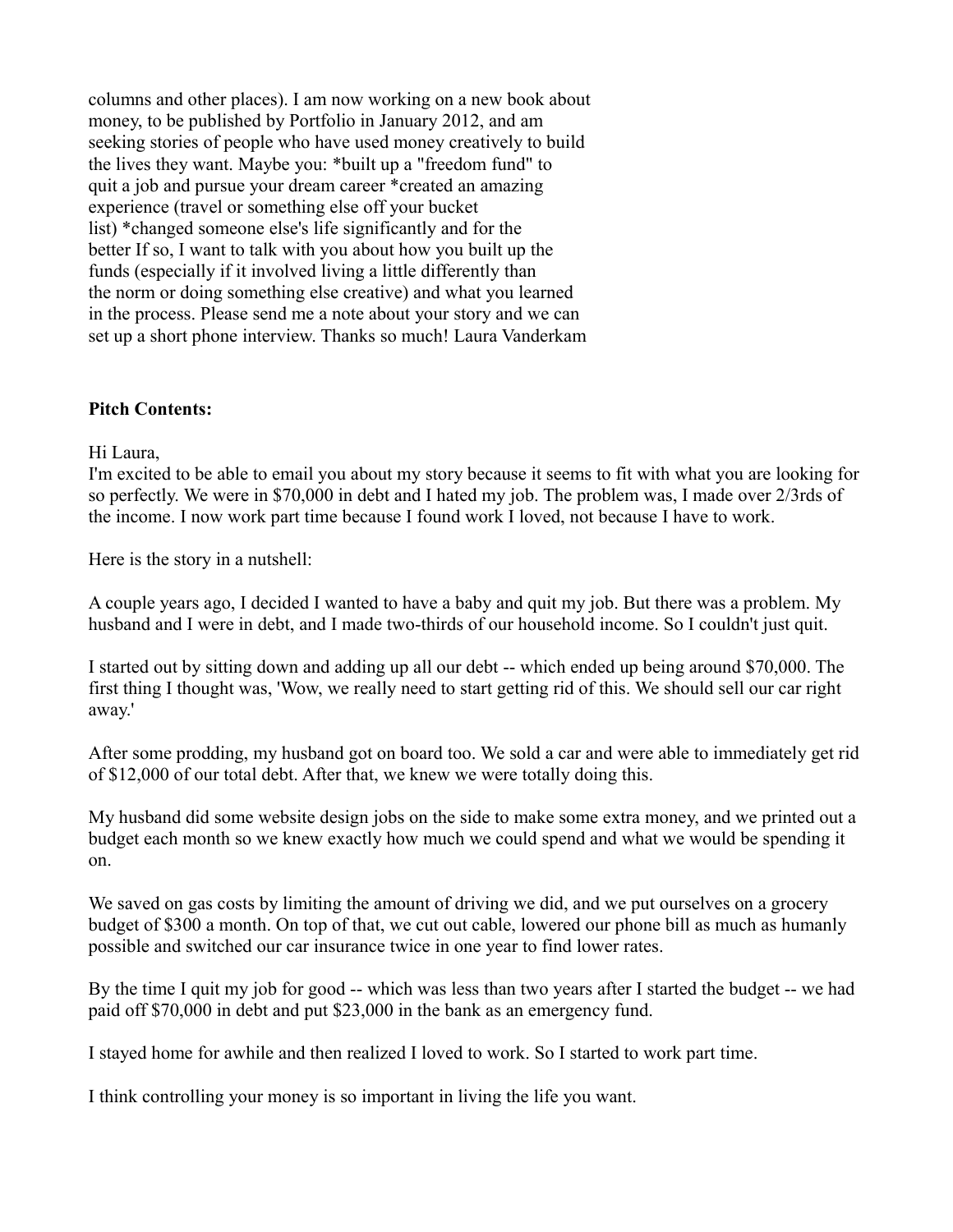You can check out my blog for more information: <http://eventualmillionaire.com/blog>

Please let me know if you have any questions for me! Thanks! Warmest, -Jaime Tardy

## **Successful Writing Pitch to a National Magazine**

This is a pitch to write an article in a national magazine for this authors first national press. She was accepted and it lead to other press for her too.

Dear Grit Editors,

Aebleskiver! Just as much fun to say as they are to make, the traditional Danish treat (pronounced "eble-skive" ) is best described as light and fluffy pancake balls. Traditionally filled with apples, there are an infinite number of delightful variations to the simple recipe. With just a few basic ingredients and the right specialty pan (found at gourmet shops and an increasing number of department stores), anyone can share in this age-old delicacy. They are perfect for brunches, parties, or just an afternoon snack at a friend's home.

I would love to share my love of the simple Aebleskiver with Grit readers (no more than 900 words). My farm family has enjoyed them for many generations, and they have been a fun way to bring us together! I can also offer high-quality photographs and 2-3 alternate recipe ideas at your request.

My cooking style has always been eclectic, as demonstrated by some of my more popular articles. I continue to enjoy new ways to turn simple down-home recipes into expressive ways to share time with family and friends. If you find aebleskivers to be of interest, I can have the full article on your desk within a week of receiving your